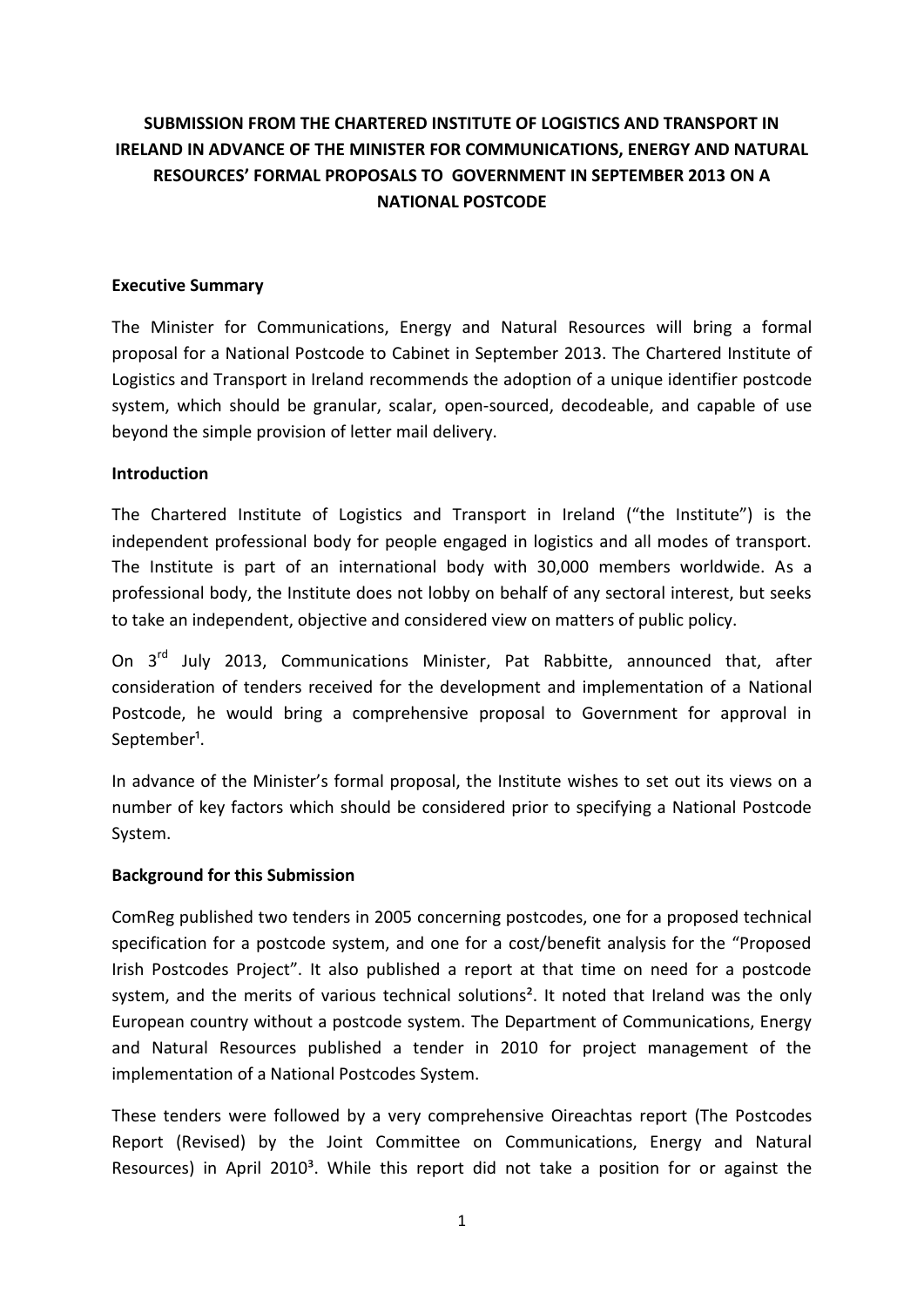introduction of postcodes, it did detail a number of principles that should be considered in the design of any postcode system for Ireland. The Minister at the time envisaged a sixcharacter ("ABC 123") postcode.

The issue has remained dormant until recently, when the current Minister, Pat Rabbitte, announced his intention to bring a proposal to Cabinet.

## **Postcodes**

The Universal Postal Union (UPU), a UN body, defines a postcode as a "unique, universal identifier that unambiguously identifies the addressee's locality and assists in the transmission and sorting of mail items." Ireland is the only country in the EU and is one of the very few developed countries that does not have a national postcode system.

Starting with Ukraine in 1932, most countries in the developed world adopted postcodes throughout the  $20<sup>th</sup>$  century to speed up and simplify postal deliveries. The format of the postcode depended on the operational use to which it was put: some countries opted to identify the destination post office, others the delivery route, and others the destination locality or district. Switzerland adopted a West-East system based on the railway routes and post-car routes used to deliver mail.

Most post code systems in use today are decades old, and share the obvious but important characteristic that they were developed purely to assist the sorting and delivery of mail.

What is interesting about the use of postcodes (in those countries that use them), is their increasing use for the exploitation of online postal services. The UPU in its last statistical report (2011)<sup>4</sup> cited the expansion of postal services into non-mail delivery areas such as track-and-trace, tariff information, postcode lookup, sale of philatelic products, and email services. These statistics point to an on-going decline in global letter mail volumes (-3.7%), at the same time as global parcel volumes are increasing (+2.1%). This is particularly relevant when considering the reservations of some, such as the Communications Workers' Union (CWU), to the introduction of postcodes.

The CWU summarised its objections to postcodes in its 2012 Report<sup>5</sup> as: Costs of introduction and maintenance; the need for An Post to change its technologies to adopt postcodes; the facilitation of competition against An Post; the fact that the proposed postcodes did not provide unique identifiers (versus the fact that the An Post GeoDirectory does); data protection issues and the explosion of junk mail.

## **Non-Mail Uses for Postcodes**

**I**n the last number of years has been a notable increase in the use of postcode data outside the sphere of standard letter mail delivery. The requirement to provide a postcode is now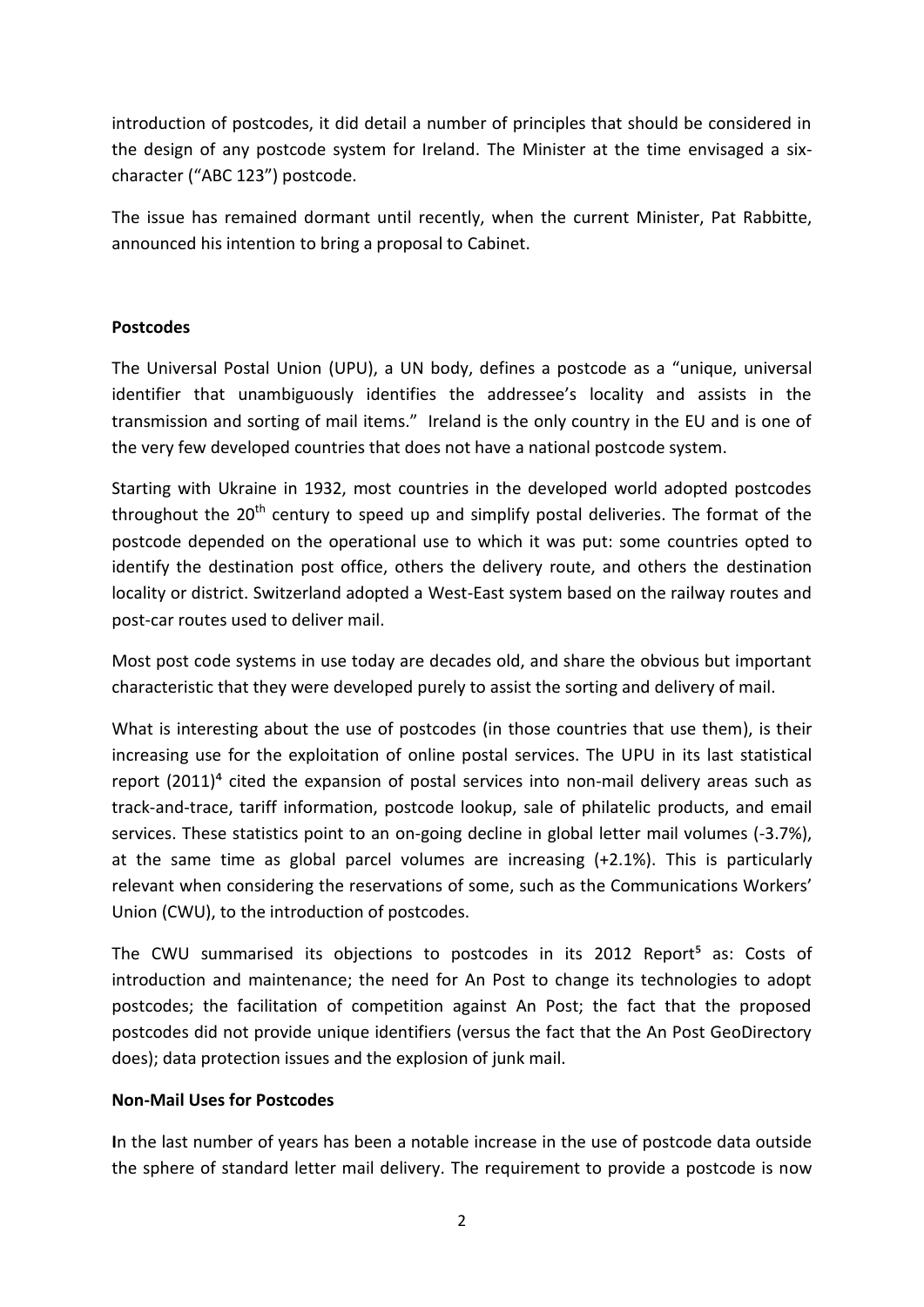ubiquitous (outside Ireland) for access to mail order services, telephony, taxi services, cable and satellite TV, insurance products, and many more.

Postcodes have also been a core feature in the delivery of satellite navigation systems such as Garmin, TomTom, Navman, etc. The entry of these products to Ireland was slowed by the absence of a postcode system, as many early adopters will testify. While most proprietary satnav systems now incorporate up-to-date street data, the problem of navigating to nonunique or remote rural locations remains.

Within the logistics sector, there are a number of providers of proprietary routing and planning software packages, such as Fleetboard, Isotrak, Paragon etc. These systems are regularly used by Irish businesses to optimise routing and scheduling, to plan deliveries, and to estimate workloads and distances when for tendering for business. The efficiency and effectiveness of these systems is substantially degraded by the absence of a postcode system; in most cases, the manual entry of a customer or destination longitude/latitude by operators is required in order to exploit these systems fully. A granular postcode system (explained below) would, for example, not merely allow a customer to specify a particular warehouse in an industrial estate, but could direct a truck to a particular loading dock. This would provide material savings in transport costs for manufacturers, retailers, and their transport service providers.

The rise of the smartphone has generated geo-location applications, such as Foursquare and Facebook Places, which were not around when ComReg initiated its tender round in 2005. These applications already use geo-location data to offer commercial, social and entertainment services. The potential to tie geo-location to actual addresses would open up new opportunities for developers and businesses to offer new and innovative services in the future.

The state's emergency response services would also be substantial beneficiaries of a national postcode. The National Ambulance Service (NAS) has advised the Institute that the provision of a postcode (or other similar identifier) would greatly assist the NAS in: confirming locations; providing clarity around addresses; improving response times; decrease call-taking times; and ensuring rapid access to any patient. Logically, these benefits would also flow to the Gardai and the Fire Services in the delivery of their emergency services.

Non-emergency state services are also heavily dependent on address data. In 2011, the Primary Care Reimbursement Service (PCRS) of the HSE paid doctors, pharmacists, dentists and optometrists for services costing  $\epsilon$ 2.5bn delivered to 3.4m people in the community<sup>6</sup>. Their services cover 75% of the state's population. While the PPSN is used as the unique patient identifier for these people, the delivery of services (and scheme membership cards) requires an accurate postal address.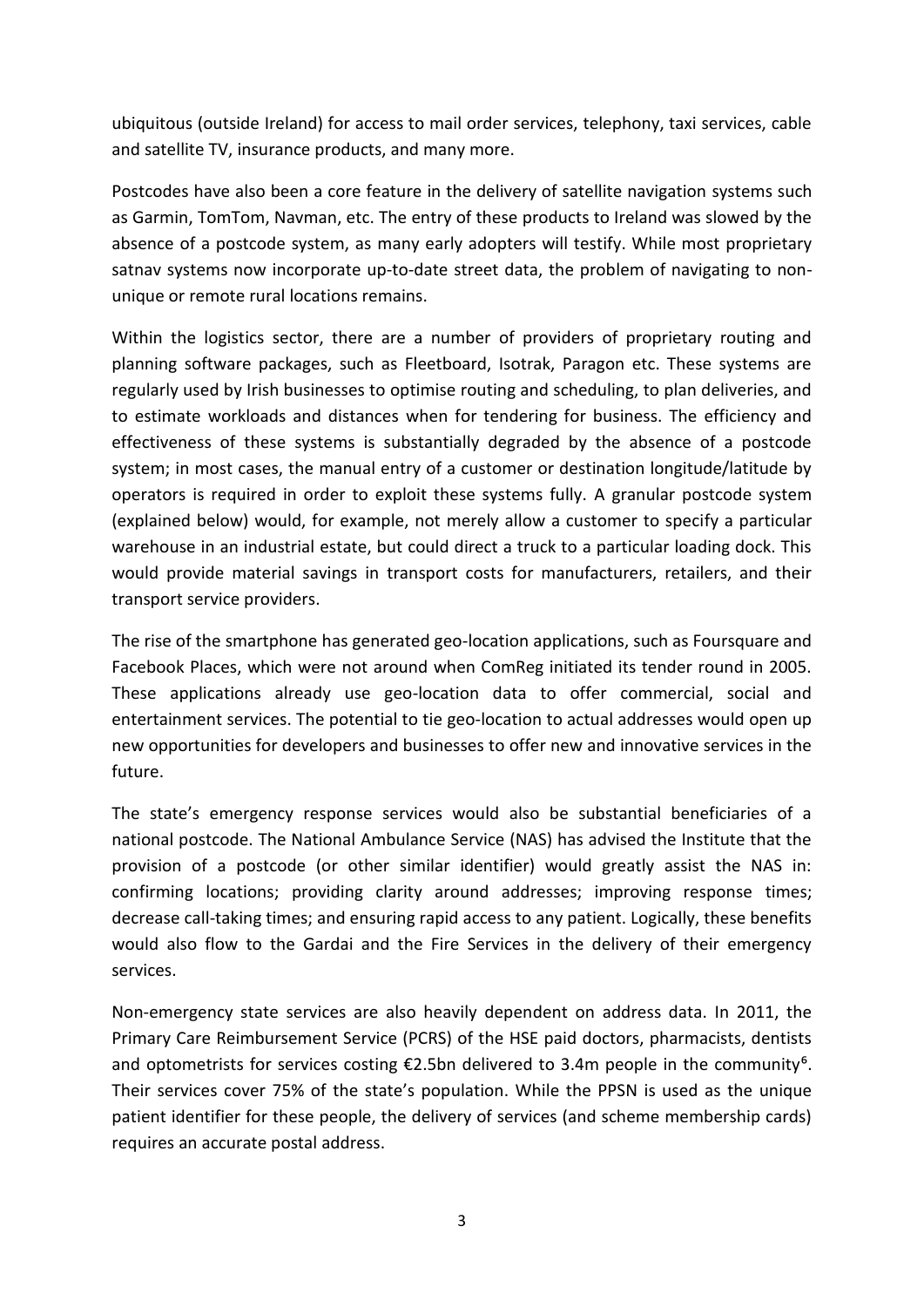These figures are dwarfed by those of the Department of Social Protection (DSP). In 2011, the DSP disbursed approximately €21bn to the 2.2m people in the state in receipt of some form of welfare payment<sup>7</sup>. While the PPSN is also used by the DSP as the unique identifier for welfare payments, the home address is a key component for the accurate delivery of payments.

While accurate figures or estimates for the number of duplicated or misdirected payments for these two departments are not readily available, the quanta of spending undertaken by them annually is so large, that an error rate of 0.05% translates to a figure of over €10m.

The common thread running through all these issues is the fact that approximately 35% of Irish address, personal and commercial, are non-unique.

|                                                 | In favour of postcode adoption                            |    | <b>Against postcode adoption</b>                   |
|-------------------------------------------------|-----------------------------------------------------------|----|----------------------------------------------------|
| 1.                                              | Improving efficiency (though not necessarily              | 1. | Costs of introduction and maintenance              |
|                                                 | speed) of postal services                                 | 2. | Facilitating competition in the postal sector      |
| 2.                                              | Provision of unique addresses to the approx.              | 3. | Counter to the traditional value of local          |
|                                                 | 35% of Irish addresses currently without                  |    | place names                                        |
|                                                 | them                                                      |    | 4. Adverse effect on property values in some       |
| 3.                                              | Facilitate the efficient and prompt despatch              |    | urban areas                                        |
|                                                 | emergency<br>services; Gardai,<br>Fire,<br>of             |    | 5. Data<br>protection,<br>particularly<br>privacy, |
|                                                 | Ambulance and Doctor-on-Call                              |    | concerns                                           |
| 4.                                              | Facilitate the expansion of mail-order                    | 6. | Increased use of promotional mail                  |
|                                                 | business                                                  |    |                                                    |
| 5.                                              | Facilitate the expansion of retail home-                  |    |                                                    |
|                                                 | delivery services such as supermarket                     |    |                                                    |
|                                                 | deliveries, DIY and convenience/fast food                 |    |                                                    |
| 6.                                              | Improve spatial data for health service                   |    |                                                    |
|                                                 | planning, education planning, and the                     |    |                                                    |
|                                                 | delivery of government services                           |    |                                                    |
| 7.                                              | Facilitate the expansion of GPS routing                   |    |                                                    |
|                                                 | services                                                  |    |                                                    |
| 8.                                              | Facilitate competition in the postal sector               |    |                                                    |
| 9.                                              | Ensure state compliance with EU postal                    |    |                                                    |
|                                                 | Directives 96/67/EC, 2002/39/EC, 2008/6/EC                |    |                                                    |
|                                                 | 10. Facilitate the current and future needs of the        |    |                                                    |
|                                                 | <b>Smart Economy</b>                                      |    |                                                    |
| 11. Improve the efficiency of road usage in the |                                                           |    |                                                    |
|                                                 | logistics sector (reduction in "lost miles") <sup>8</sup> |    |                                                    |
|                                                 | 12. Improve accuracy of the Local Property Tax            |    |                                                    |
|                                                 | (LPT) system                                              |    |                                                    |

# **Summary of Common Positions Regarding Postcode Adoption:**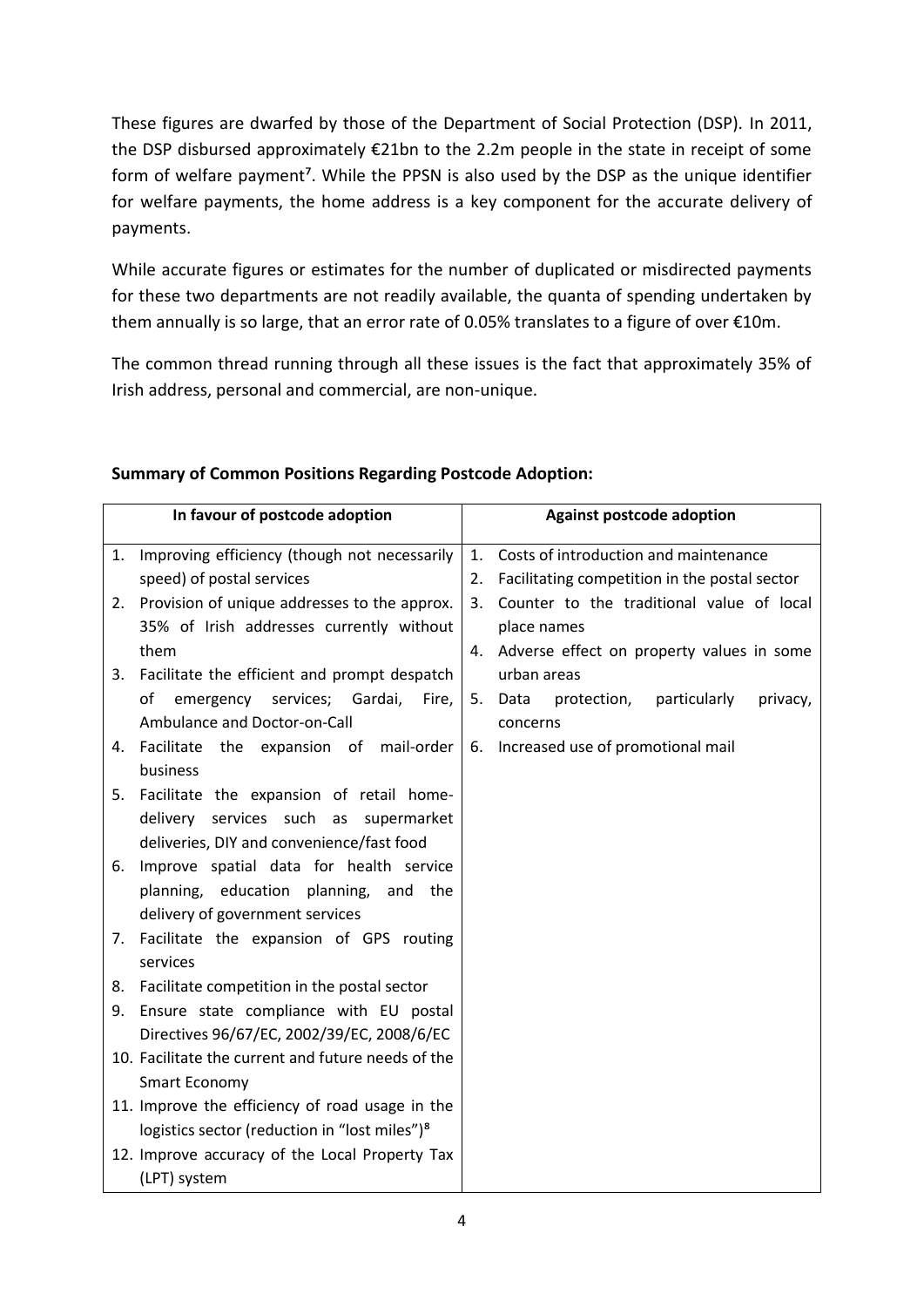| 13. Intelligent | tagging | of | location-based |
|-----------------|---------|----|----------------|
| property        |         |    |                |

## **Data Protection Concerns**

In 2006, the Data Protection Commissioner ("the Commissioner") expressed a number of data protection concerns to the National Postcodes Project Board<sup>3</sup>. In summary, the Commissioner stated that "a person's home address is an important part of their identity. In the case of a single-occupancy, owner-occupied dwelling, it is, in practice, a unique identifier. In the case of a family home, it typically identifies a small group of related individuals… in most cases, a 1 to 1 match between a postcode and a dwelling would raise significant privacy/data protection issues. It is a model I would have serious reservations about… In expressing such reservations, I would have regard to issues such as the potential for ready identification of sensitive information about individuals where postcodes were used for purposes other than mail delivery."

The Oireachtas Joint Committee report recorded a number of reservations with the Commissioner's opinion and noted that it was not informed by a legal opinion. It noted that An Post already markets its GeoDirectory commercially (with the tagline "Gives every building in Ireland a unique identity"). It also noted that the register of electors and the telephone directories specify the addresses of named individuals. The Joint Committee recommended that the Commissioner "consider afresh" his opinion of 2006, and also that a legal opinion on data protection issues should be sought before any postcode system was introduced.

In effect, the Oireachtas Joint Committee could not reconcile the Commissioner's data protection concerns about one-to-one postcodes with the fact that such concerns should logically already exist with the GeoDirectory (c.100% of addresses uniquely expressed), the register of electors (c.65% of addresses uniquely expressed), and telephone directories (c.65% of addresses uniquely expressed).

The Institute broadly concurs with the Oireachtas Joint Committee's view that data protection issues do not, in fact, arise from the use of a one-to-one postcode system. However, the *perception* that such issues *might* arise could militate against the acceptance of a new system by the public. These concerns could be allayed by the adoption of a policy on the degree of detail provided in publicly or commercially available databases. For example, the register of electors could be published with a postcode to an "area" level of detail (20-50 dwellings), while a Revenue, HSE or Social Welfare database could maintain addresses down to a "unique identifier" level of detail (explanations below).

The Institute considers it advisable that the Minister should seek comprehensive legal advice prior to bringing a formal proposal on postcodes to Cabinet, and that the adoption of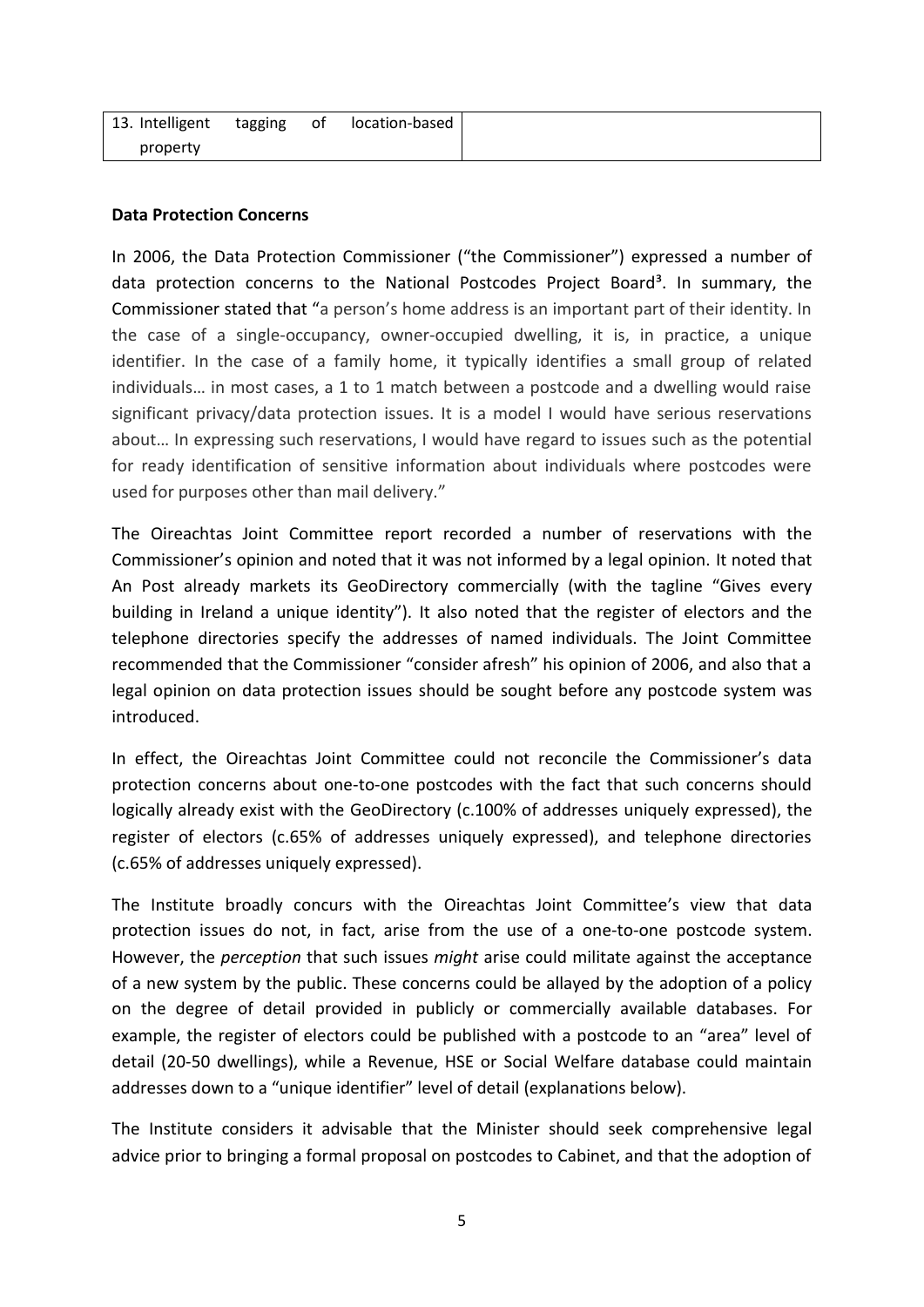a postcode system should be accompanied by measures to ensure public confidence regarding the integrity of personal data.

## **Post-Towns versus Unique Identifiers**

Post-Towns and Unique Identifiers are two approaches to the formulation of a national postcode. A Post-Town is an artificial construct, based upon an area within which there would be a number of postal routes. A Post-Town structure for Dublin would look similar to the current postal district structure (Dublin 1, 2, etc.). A Post-Town structure would not identify individual properties. A Unique Identifier would, on the other hand, identify individual addresses, and provide a one-to-one relationship between a property and a postcode.

In July 2006, the National Postcodes Project Board (NPPB) recommended the adoption of a six-character postcode in the (ABC 123) format, based upon a Post-Town architecture<sup>9</sup>. This would structure the country into small spatial areas within each Post-Town known as "blockfaces" composed of an indeterminate number of properties. The NPPB conceded that "the issue of non-unique addresses in unnamed thoroughfares remains unresolved", with its recommended solution. It quoted as one of its significant deciding factors the Data Protection Commissioner's opinion that "establishing a one to one relationship between a postcode and a property raises data protection issues."

The NPPB, in favouring the ABC 123 format, also rated "memorability" as an important consideration for a postcode. However, with most people now capable of memorising multiple ten-digit mobile phone numbers, the Institute does not consider memorability to be a key deciding factor.

While not advocating any one solution, the 2010 Oireachtas Joint Committee report was cognisant of the limitations of a Post Town solution, and was sympathetic to the advantages of a unique identifier solution. The Joint Committee identified many of the advantages that would accrue beyond the mail delivery sector with the adoption of a unique identifier.

The Institute considers that a National Postcode would only constitute value for money if it is capable of producing unique identifiers.

## **Principles for a National Postcode**

The Institute considers the following principles to be important in the decision to adopt a National Postcode:

**It should be granular:** A postcode should be capable of providing a detailed, precise and unambiguous identifier for each individual address.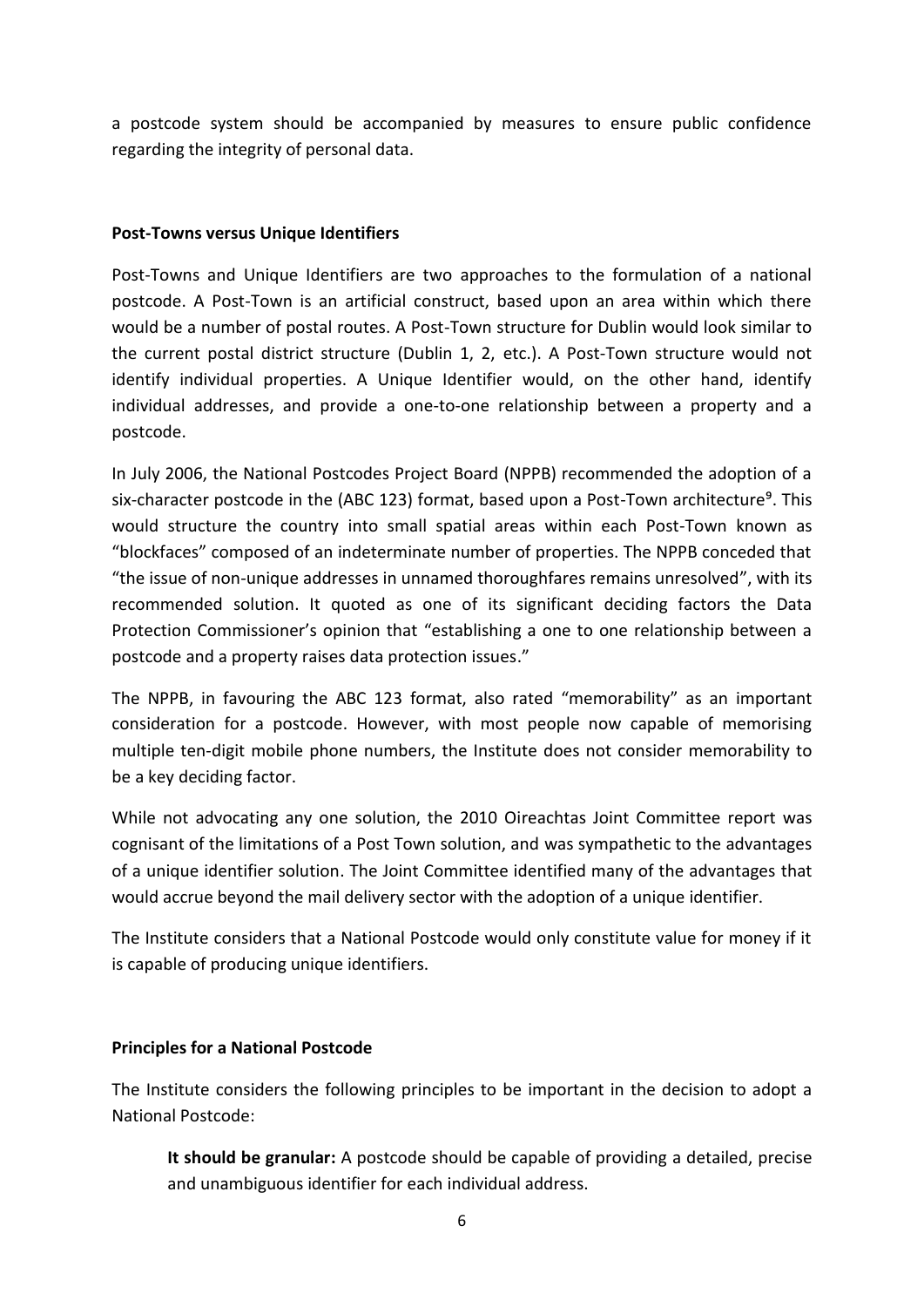**It should be scalar:** A postcode should be capable of expressing a greater or lesser degrees of granularity by extending or reducing the number of characters in the postcode. (For example, a scalar system such as OpenPostcode divides the country into successively smaller 5x5 grids. Five characters would identify a postal area, six characters an individual address, and seven characters a part of a property, such as a gate.) A scalar code would be able to accommodate any material privacy concerns by specifying the level of detail that could be made available in any particular database.

**Open-sourced:** A postcode should be derived from a source that is publicly available and free to use. It should be unlicensed, or if licenced, the licensor should be the Minister or ComReg; who would provide it to individuals or commercial bodies free of charge.

**It should be decodeable:** A postcode should be directly translatable to longitude/latitude coordinates. This would allow the postcode to interact with other data sources, improve its usefulness, and "future-proof" it.

**It should be "Beyond Post":** The An Post GeoDirectory already has address identifiers for approximately 2.2m unique addresses in the Republic of Ireland. An Post does not require postcodes to deliver mail (although market liberalisation requires that a system to identify and efficiently deliver to postal customers be available). Since most of the justification for the adoption of a postcode is outside the letter mail sector, a value-for-money postcode must be capable of delivering the requirements of these services. A Post-Town system is not capable of these additional levels of functionality, and would be a waste of money.

#### **Summary and Recommendations:**

The Institute considers that a National Postcode based on a Post-Town architecture would be an analogue solution in a digital age. The adoption of such a solution would be a serious waste of taxpayers' money and is not necessary to address privacy concerns which are at best of dubious legality. Lastly, it would be a squandered opportunity to adopt a bold, leading-edge solution which could exploit all the recent developments in GIS systems, smartphones and navigation technology. Ireland should therefore adopt a National Postcode based on the principles above, and capable of providing unique identifiers for every address.

Perhaps the best description of the opportunity currently before the Minister comes from the HSE's submission to the Oireachtas Joint Committee in 2010:

"We suggest that the Government has an excellent opportunity to adopt the most innovative, pragmatic and practical address finding system in the world. This is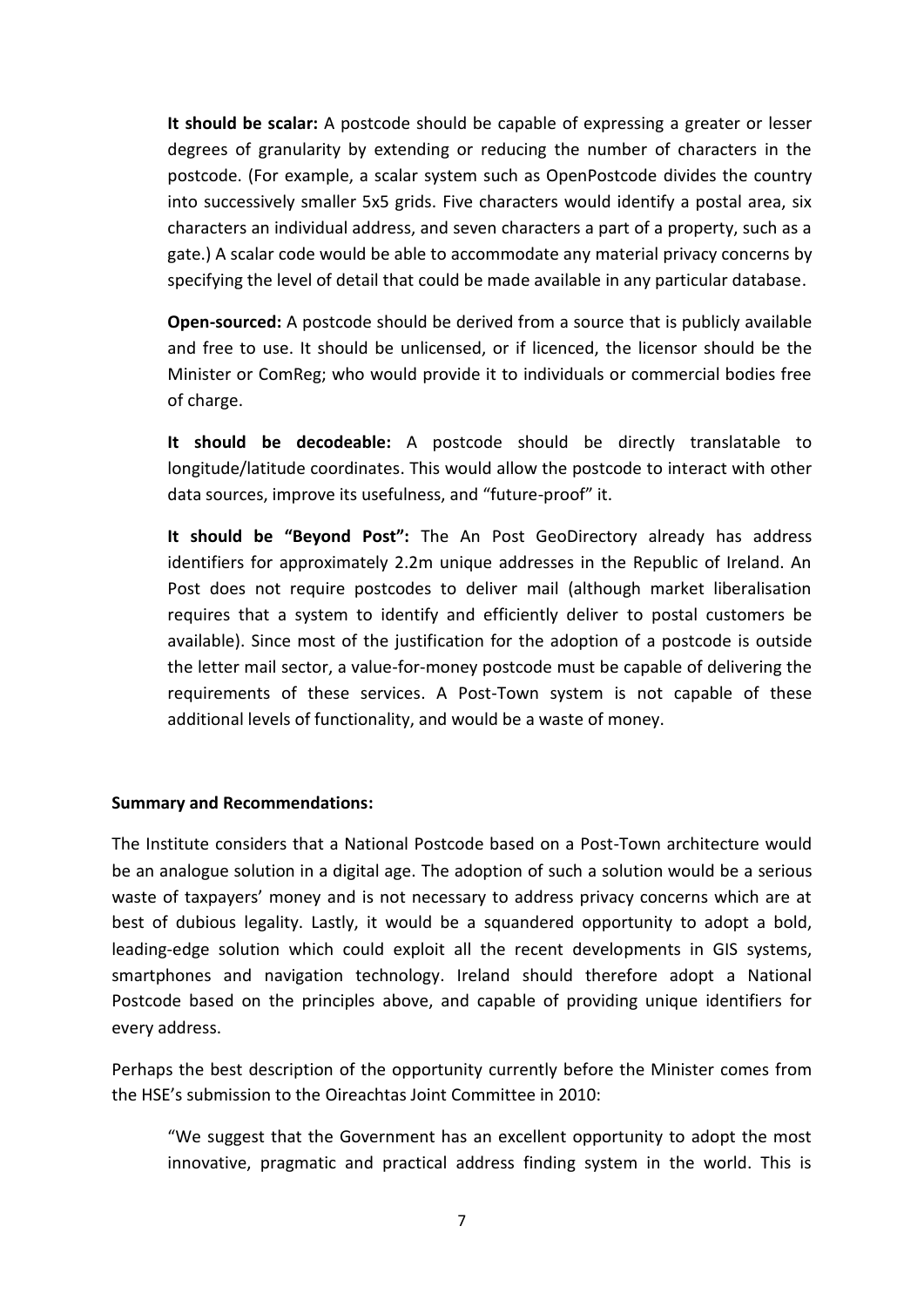preferable to simply adopting an approach designed for an earlier era predating the technologies and service requirements of a modern society". (Howard Johnson, Carmel Cullen, Health Information Unit, HSE, 2010).